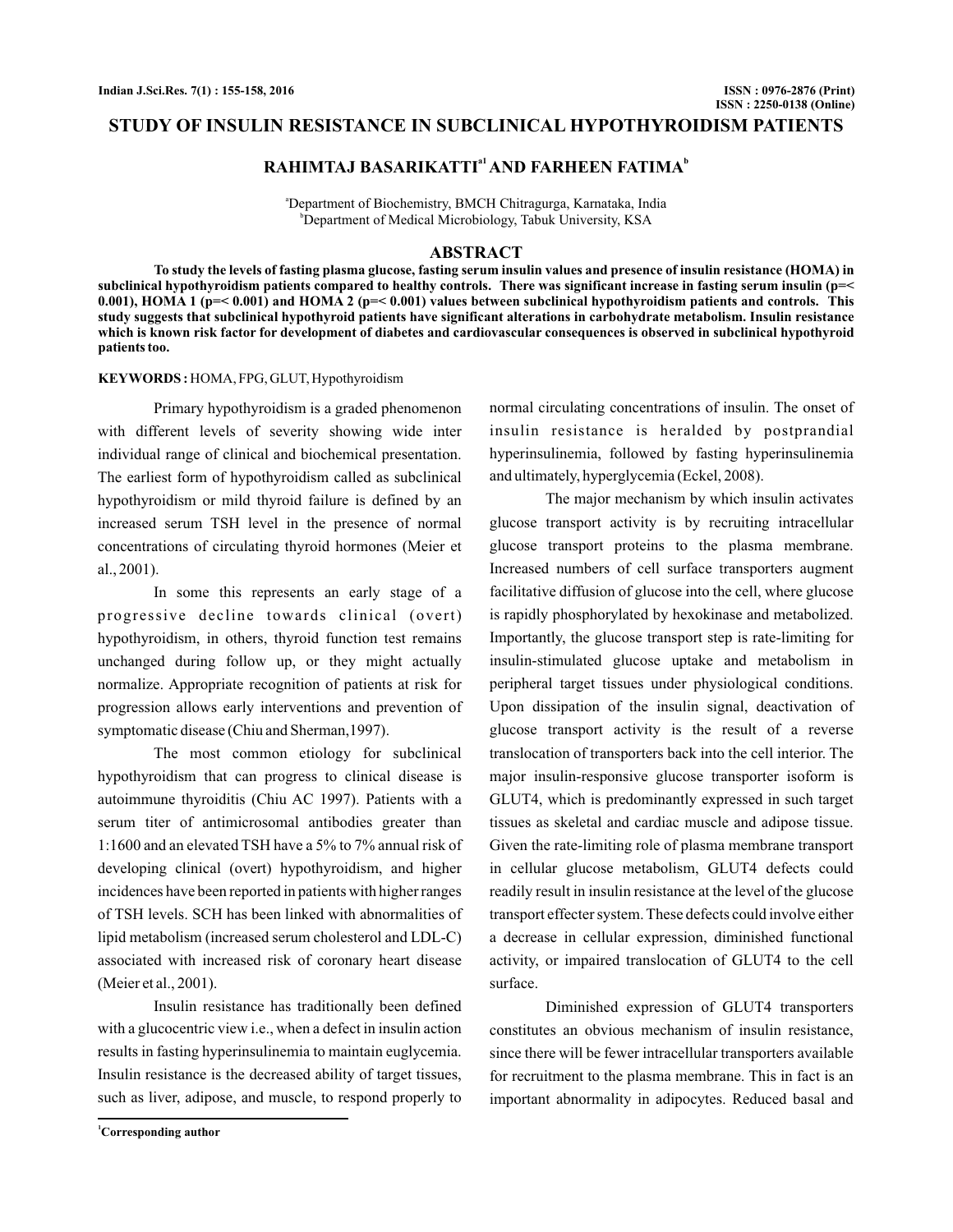insulin-stimulated glucose transport rates in isolated adipocytes are accompanied by reduced expression of both GLUT4 proteins and the encoding mRNAin obesity, Type 2 diabetes (Hunter and Garvey,1998).

Whole-body sensitivity of glucose disposal to insulin in hypothyroid patients has been examined by euglycemic-hyperinsulinemic clamps and intra venous or oral administration of glucose and found to be normal, increased, or decreased . In the forearm muscles of hypothyroid patients, the sensitivity of glucose disposal to insulin was found to be normal, whereas in adipocytes isolated from hypothyroid patients and examined in vitro, the sensitivity of glucose oxidation to insulin was normal and that of glucose transport was decreased. In rats made hypothyroid, the responsiveness of glucose disposal to insulin was decreased in muscle but increased in adipocytes(Dimitriadis et al., 2006).

It is known that  $T_3$  and insulin have a synergistic role in glucose homeostasis, since these hormones possess similar action sites in the regulation of glucose metabolism, at both cellular and molecular levels. It could therefore be hypothesized that a reduced intracellular content of  $T_3$  could lead to an impaired insulin stimulated glucose disposal. Even subtle decreases in the levels of thyroid hormones within the physiological range have been shown to correlate inversely with the HOMAindex (Maratou et al., 2009).

# **MATERIALSAND METHODS**

A cross sectional study was conducted taking hypothyroid patients as cases and healthy subjects as controls from May 2011 to April 2012. The study cases and controls were selected from Bapuji Hospital and Chigateri Hospital, Davangere. Each participant gave an informed consent and this study was approved by the ethical and research committee of J.J.M. Medical College, Davangere to use human subjects in the research study.

## **A. Subjects**

Based on inclusion and exclusion criteria a total number of 60 subjects (30 cases and 30 controls) were selected.

# **Inclusion Criteria**

Clinically newly diagnosed, biochemically proved

cases of hypothyroidism in the age group of 18-70 years, patients with signs and symptoms of goiter and myxedema.

Subclinical hypothyroidism patients with ((increased serum TSH and normal  $T_3$  and T4 levels).

Normal values of thyroid profile considered for the study7. (T<sub>3</sub>:70-204 ng/dl), (T<sub>4</sub>:5.5-11.0 μg/dl), (TSH:0.4-4.2 μIU/ml)

## **Controls**

Healthy euthyroid age and sex matched individuals without any major illness and not on any medications.

## **Exclusion Criteria**

Patients with Diabetes, hypertension.Patients on thyroxine treatment, hypolipidemics, antiepileptic drugs, women on oral contraceptives.Pregnant women, previous thyroid surgeries, and other systemic illness like liver disorders and kidney disorders.

Under aseptic conditions blood was collected serum was seperated and  $T_3$ ,  $T_4$ , TSH, insulin was estimated(chemiluminescent immunoassay)., fasting plasma glucose ( Glucose oxidase (GOD-POD) method by semi-autoanaylzer).. HOMA 1(HOMA 1-IR = (fasting plasma glucose in mg/dl x fasting serum insulin in µIU/ml) / 405) was calculated with respective formulas. HOMA2-IR (updated homeostasis model assessment) was calculated using Microsoft Excel based HOMA-2 calculator.

### **DataAnalysis**

Statistical analysis was done with t-test and ANOVA test. For all the tests, a p-value of 0.05 or less was considered for statistical significance.

### **RESULTS**

Mean concentration of TSH is increased in subclinical hypothyroidism patients as compared to controls and is highly significant ( $p$ < 0.001). There is no statistically significant correlation between  $T_3$  and  $T_4$  concentration in subclinical hypothyroidism patients as compared to controls.

There is significant increase in serum insulin concentrations, HOMA 1 and HOMA 2 values in subclinical hypothyroidism patients as compared to controls which is statistically significant ( $p$ < 0.001). FPG is not significantly altered (Table 1).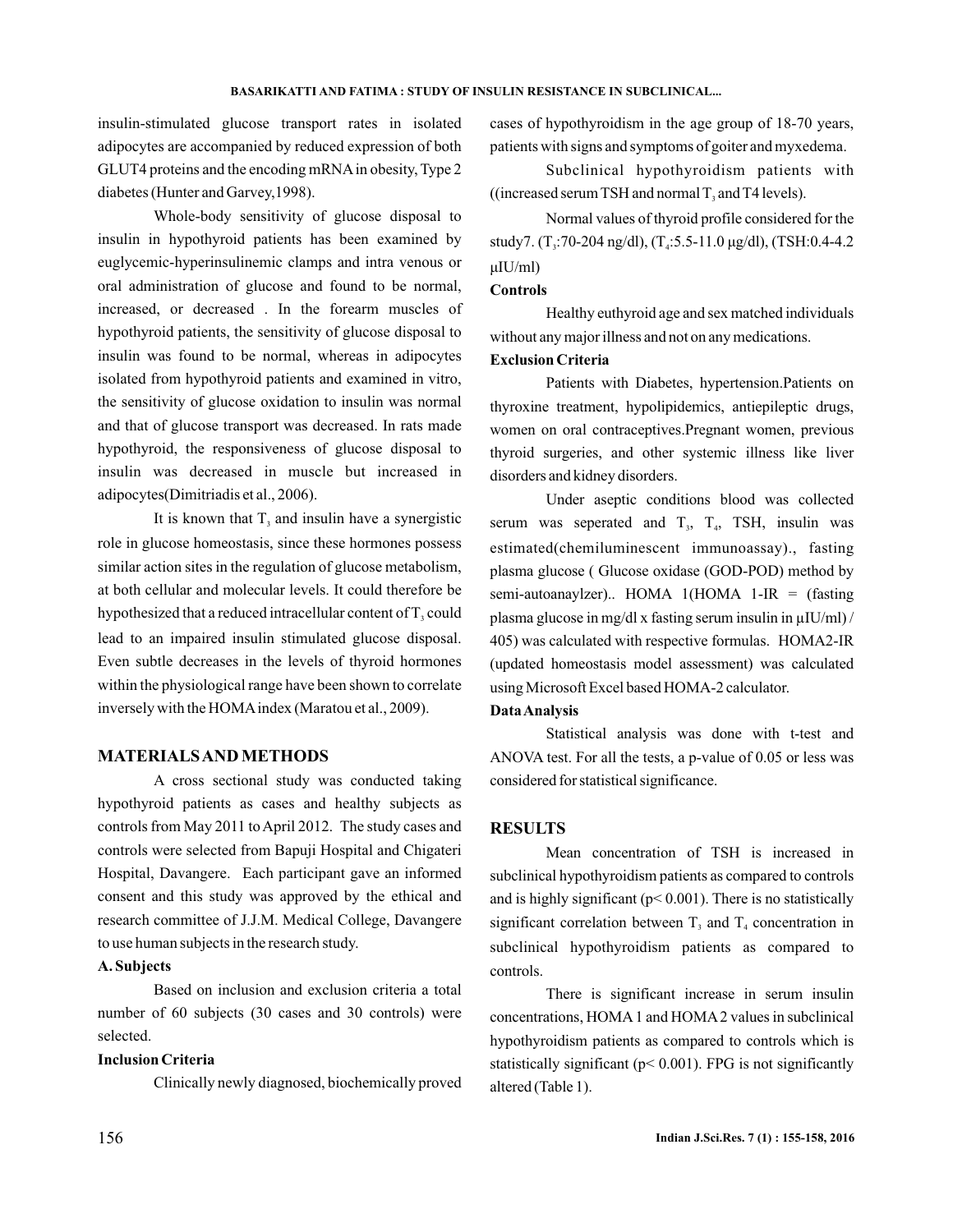#### **BASARIKATTI AND FATIMA : STUDY OF INSULIN RESISTANCE IN SUBCLINICAL...**

|                                                                 | $T_3$<br>$\mathbf{ng}/\mathbf{dl}$ | $T_{4}$<br>$\mu$ g/dl | <b>TSH</b><br>$\mu$ IU/ml |                   |
|-----------------------------------------------------------------|------------------------------------|-----------------------|---------------------------|-------------------|
| <b>Controls</b>                                                 | Mean $\pm SD$                      | $112.2 \pm 19$        | $8.11 \pm 1.71$           | $2.04 \pm 0.817$  |
| Subclinical hypothyroidism                                      | Mean $\pm$ SD                      | $120.07 \pm 23.35$    | $7.29 \pm 2.28$           | $11.80 \pm 10.74$ |
| t test between Subclinical<br><b>Hypothyroid &amp; Controls</b> | t value                            | 1.429                 | $-1.573$                  | 4.962             |
|                                                                 | p value                            | .159                  | .122                      | ${}_{0.001}$      |
| <b>ANOVA TEST</b>                                               | F value                            | 68.381                | 43.221                    | 114.245           |
|                                                                 | p value                            | ${}_{0.001}$          | ${}_{\leq 0.001}$         | ${}_{0.001}$      |

Comparison of Serum T<sub>1</sub>, T<sub>4</sub>, and TSH Between Controls and Subclinical Hypothyroidism Subjects

One way ANOVA  $p \le 0.001$  Highly significant  $p \le 0.05$ - Not significant

**Comparison of FPG, Insulin, Homa 1 and Homa 2 Between Controls and Subclinical Hypothyroidism Patients.**

|                                   |               | <b>FPG</b><br>(mg/dl) | Insulin<br>$(\mu I U/ml)$ | <b>HOMA 1</b>   | HOMA <sub>2</sub> |
|-----------------------------------|---------------|-----------------------|---------------------------|-----------------|-------------------|
| <b>Controls</b>                   | $Mean \pm SD$ | $81.34 \pm 5.31$      | $6.016 \pm 1.95$          | $1.21 \pm 0.41$ | $0.817 \pm 0.327$ |
| Subclinical hypothyroidism        | $Mean \pm SD$ | 83.387±4.95           | $16.74 \pm 2.285$         | $3.44\pm0.484$  | $2.080 \pm 0.268$ |
| t test between Subclinical        | t value       | 1.537                 | 19.544                    | 19.155          | 16.357            |
| <b>Hypothyroid &amp; Controls</b> | p value       | .130                  | ${}_{0.001}$              | ${}_{0.001}$    | ${}_{0.001}$      |
| <b>ANOVA TEST</b>                 | F value       | 300.614               | 218.927                   | 234.609         | 166.173           |
|                                   | p value       | ${}_{0.001}$          | ${}_{0.001}$              | ${}_{0.001}$    | ${}_{0.001}$      |

One way ANOVA showed that there is significant increase in of FPG, serum insulin, HOMA 1 and HOMA 2 between, subclinical hypothyroidism patients (p< 0.001) compared to healthy controls (Table 2).

## **DISCUSSION**

Hypothyroidism affects 0.52.4% of the population. In the first stages it may go unnoticed as the symptoms may proceed insidiously. Before overt hypothyroidism is established, the only abnormality which may be detected is elevated serum thyrotropin (TSH). At this stage, when thyroid hormones are still in the normal range, the diagnosis of subclinical hypothyroidism is made. Several studies have shown that this disorder is quite common (10% in an elderly population) Michalopoulou et al., 1998.

Thyroid disease is associated with atherosclerotic cardiovascular disease This is undoubted for overt hypothyroidism, but there is controversy as to whether this association is also present in subclinical hypothyroidism The association of thyroid disease with atherosclerotic cardiovascular disease may in part be explained by thyroid hormone's regulation of lipid metabolism. Several

cardiovascular risk factors cluster within the metabolic syndrome. Insulin resistance is supposed to be the central pathophysiological phenomenon underlying this clustering (Roos et al., 2007).

peripheral glucose resistance (i.e, the reduction in the suppression of hepatic glucose output [by hyperglycemia] and the reduction of peripheral glucose estimated glucose uptake). The HOMA model is used to yield an estimate of insulin sensitivity and β-cell function from fasting plasma insulin and glucose concentrations. The relationship between glucose and insulin in the basal state reflects the balance between hepatic glucose output and insulin secretion, which is maintained by a feedback loop between the liver and β-cells. HOMA 2 updated version of the HOMA model accounts for variations in hepatic and

High risk individuals have demonstrated that the insulin resistance is the most prominent and earliest defect that can be detected in pre diabetic state confers high risk for subsequent evolution to overt diabetes (Iervasi et al., 2007).

Whole-body sensitivity of glucose disposal to insulin in hypothyroid patients has been examined by euglycemic-hyperinsulinemic clamps and intra venous or